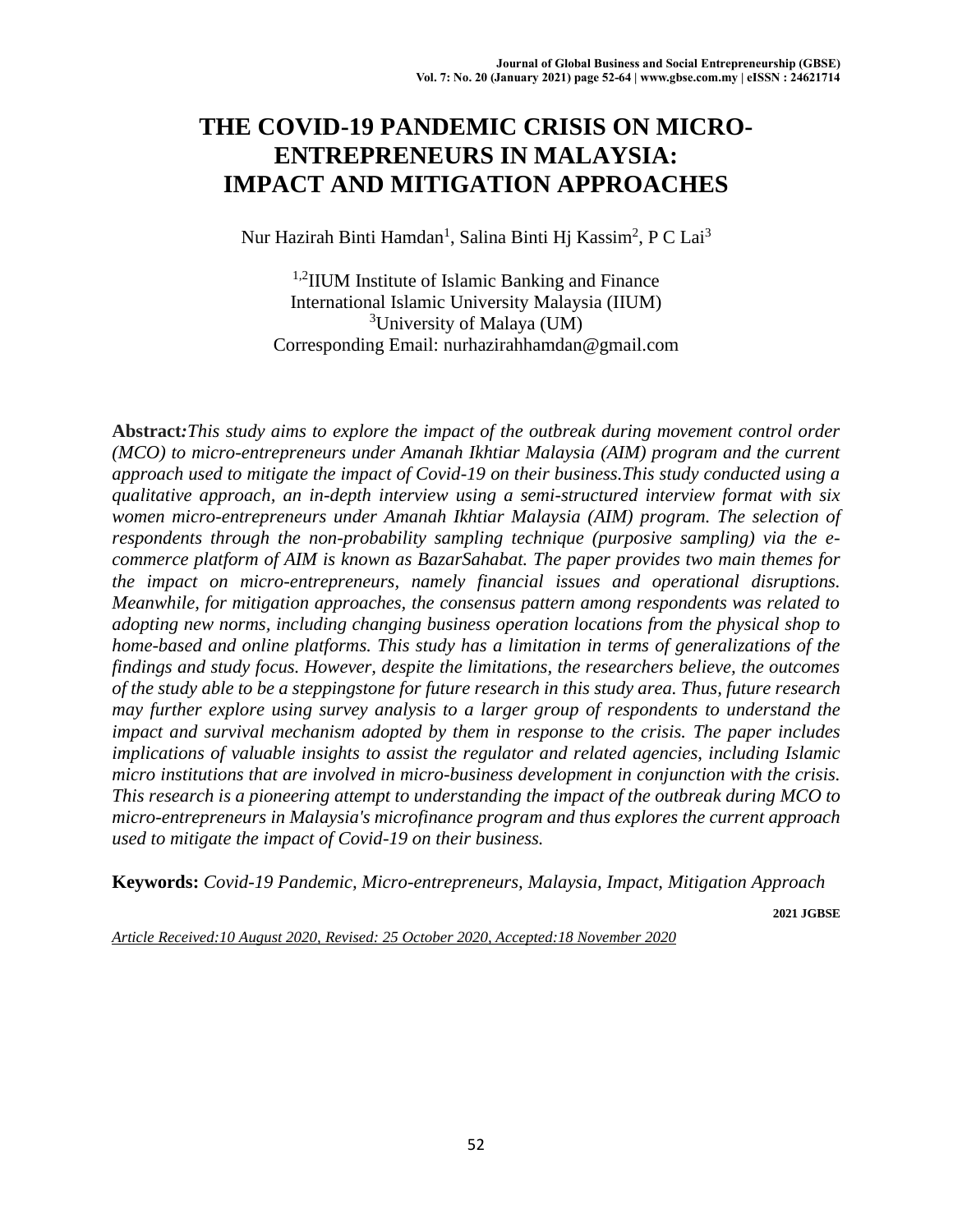## **1. Introduction**

#### *1.1 Background of the Study*

The acute respiratory outbreaks crisis or known as Novel Coronavirus (Covid-19) has affecting billion of people and spread worldwide to more than 200 countries, including Europe, America, Middle East, and Asia (WHO, 2020). The World Health Organization (WHO) has categorized this outbreak as a pandemic when it indicates an increase in human-to-human infections (Qiu, Rutherford, Mao, & Chu, 2017) and leading to more than 200, 000 deaths within three months of the outbreak (WHO, 2020). Unsurprisingly, this outbreak has exceeded the infection rates and the number of deaths for other coronavirus such as SARS-CoV, MERS-CoV, and Influenza (Liu, Gayle, Wilder-Smith, & Rocklöv, 2020; Peeri et al., 2020). Realizing this pandemic has fastened contagious, previous studies have contended that restriction of movement is seen as the best approach to control the spread of infectious diseases (Chinazzi et al., 2020; Smith & Freedman, 2020; Sohrabi et al., 2020). Many countries have imposed travel restrictions, social distances, and postponements of events for at least 14 days in their respective countries such as Malaysia, Indonesia, Philippines, Singapore, and Thailand (Fabeil, Pazim, & Langgat, 2020).

The Malaysian government is among the earliest country in Asia to announce a Movement Control Order (MCO) which has started onMarch 18, 2020, as a precautionary measure in response to the outbreak of Covid-19 in the country (Prime Minister's Special Message, 2020). Among the restrictions mentioned are the closure of government and private premises, except those related to key national services such as health and safety, telecommunications, retail, finance, and transportation (National Security Council, 2020).

Although the approach of MCO was able to curb the spread of the virus, the negative impacts have been executed to the global economy, industries, corporations, and small and medium enterprises (SMEs) including small enterprises. From Global Capital Confidence survey by Ernst and Young (2020) reported that 73 percent of respondents perceived a significant impact on the global economy while the remaining 27 percent perceived a slight impact. Meanwhile, Congressional Research Service (2020) reported that as of March 2020, the crisis had trimmed the global economic growth by 0.5 percent to 1.5 percent.

For micro-enterprises, the impacts of this outbreak have tremendously affected their business activities. Among the hurdles faced by micro-entrepreneurs such as problems in cash flow due to losses of daily income, operation disruption, laying off workers, and supply chain disruption (Che Omar, Ishak, & Jusoh, 2020; Fabeil et al., 2020). Moreover, Bartz and Winkler (2016) emphasize that micro-enterprises show relatively long growth in times of crisis compared to large companies growing faster and more flexible. Fabeil et al., (2020) also found that small business in rural areas experiences more significant challenges than enterprise in urban and developed areas due to their remoteness, especially in terms of infrastructure constraints, labor availability and limited financial reserves. Hence, the effects of the outbreaks and challenges are distinctive to an individual, types of business activity, geographical areas, size, and resources owned (Cassia & Minola, 2012; Lai and Scheele 2018).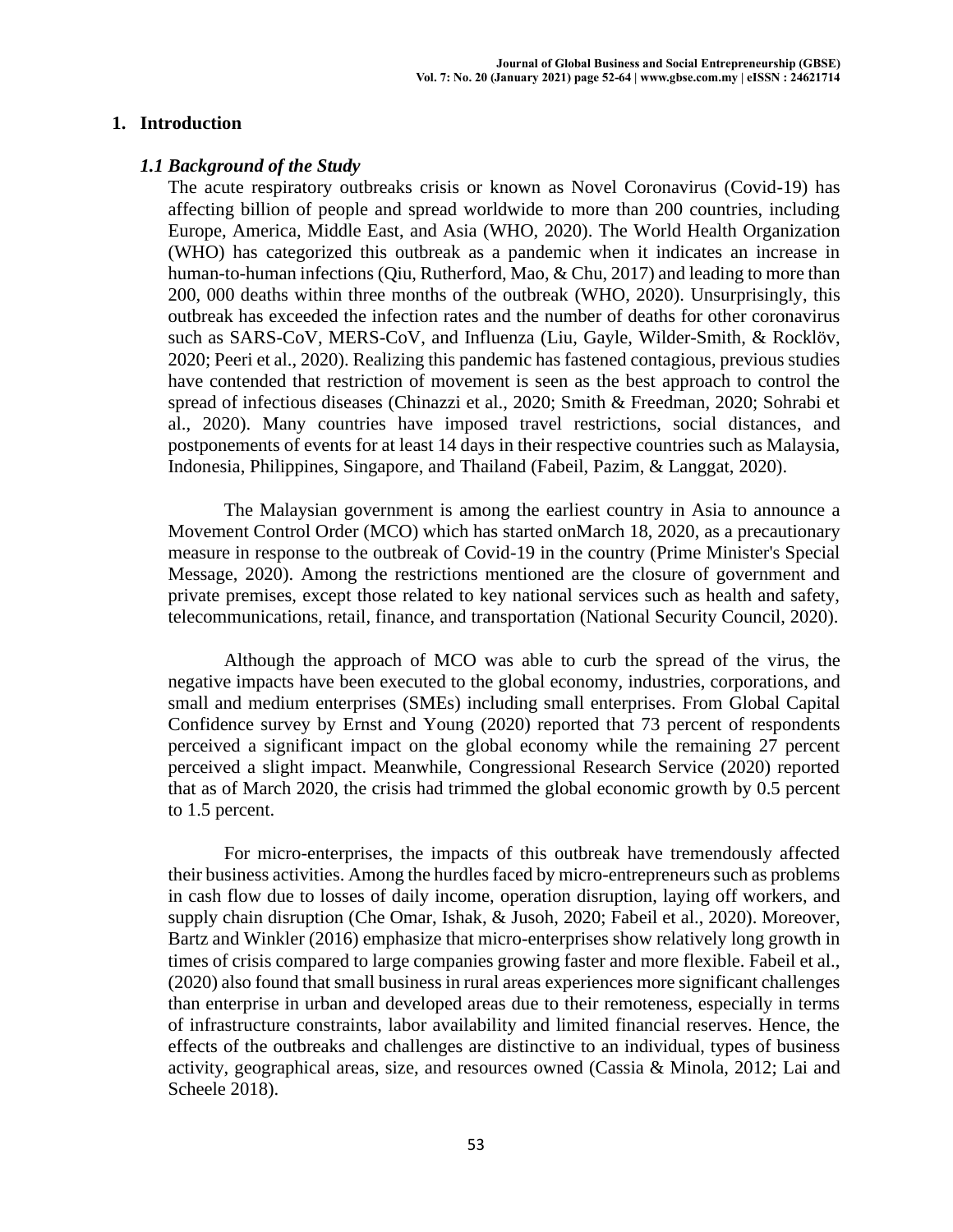Nevertheless, most of the previous studies had given concern solely on the impact of crisis which has not been fully explored on the mitigation approaches to lessen the impact. The same outcomes were also found by Cook's (2015) finding, which indicates that 75 percent of businesses without a continuity plan would collapse within three years after a disaster or crisis occurs. Therefore, this study aims to explore the impact of the outbreak during MCO on micro-entrepreneurs and the current approach used to mitigate the impact of Covid-19 on their business. This study provides valuable insights to assist the regulator and related agencies, including Islamic micro institutions that are involved in microbusiness development in conjunction with the crisis.

#### **2. Literature review**

#### *2.1 Impact of Covid-19 pandemic crisis on micro-entrepreneurs*

A crisis can be defined as a situation faced by individuals, groups, or organizations that they cannot manage using standard routine procedures (Booth, 1993; Anthony, Rosliza and Lai, 2019; Lai, 2020). From the study, the author classified crisis into three types, namely gradual threat, periodic threat, and sudden threat. Concerning Covid-19 pandemic crisis, it categorized as 'sudden threat' which happen unexpectedly that not only affect health condition but significant caused global economic shock (Booth, 1993). For small enterprises, major hurdles faced by them are disruption of business operation where temporary closure in the lockdown period and some sector had permanently close due to financial problems (Bartik et al., 2020). Bartz and Winkler (2016) assert that microenterprises show relatively slow growth in times of crisis, indicating fragilities compared to large firms that grow faster and more flexible.

Besides, Bartik et al.,(2020) surveyed 5,800 small businesses in America found that the financial fragile is one of the more significant impacts on this group. From the result, the median firm with under \$10,000 in monthly expenses has a month of cash on hand. The median firm typically has less than 15 days of cash for all the higher expenditure levels based on their pre-crisis expense levels. Besides, the pandemic has been exposed to the negative impact on laying off workers and supply chain disruption. For example, a study by Che Omar et al., (2020) found that the respondents express their difficulty to obtain raw material where it is mostly imported from China and limited numbers of suppliers available.

Meanwhile, Fairlie (2020) provides an analysis of impacts of the pandemic on the active small businesses in the United States using nationally representative data from the April 2020 CPS. The results revealed that it was incredibly hard for African-American businesses to experience a 41 percent drop. While business owners of Latinx dropped by 32 percent and business owners of Asia dropped by 26 percent. From the past researchers, this pandemic has triggered all over the world economic growth.

#### *2.2 Resource-Based View Theory and Crisis mitigation approaches*

Resource-based view theory (RBV) has recognized the role of idiosyncratic approaches, organizational resources, and certain internal factors as firm tools in enhancing the efficiency and sustainability of the firms (Warnier, Weppe, & Lecocq, 2013). Thus, in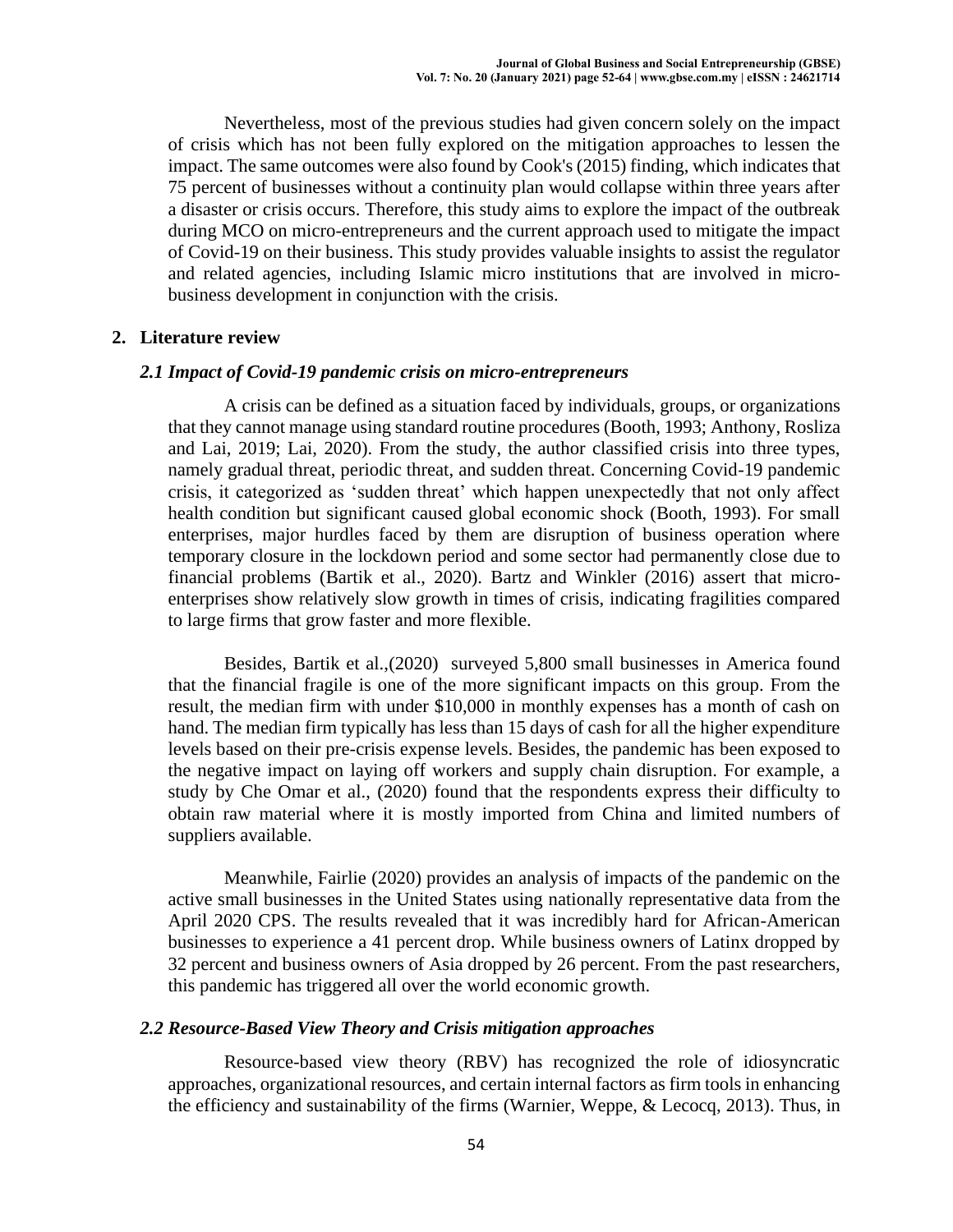the situation of crisis and disaster, applying strategies and mitigation approaches are essential as a focal organizational tool for evaluating firm decision making, competitive advantages, efficiency, and performance (Azmi, Aida, & Diana, 2020; Mahani & Suraiya, 2019). It is also supported by Quarantelli, Lagadec, and Boin (2007) that planning and managing process is vital to have during disaster and crisis. They define managing as a contingency tactic used in dealing with a crisis, while planning refers to strategies that need to be done in dealing with future situations. Cook (2015) added that the business continuity strategy should be accompanied by crisis recovery plans involving resumption and restoration of operation.

Fabeil et al., (2020) and Lai and Scheele (2018) also highlighted that strategy is essential for business enterprises as it affects the performance of current and future business. McCarthy (2003), in his study of crisis management of entrepreneurial firms, shows that crisis experience causes entrepreneurs to be more rational and guided by orderly behavior in decision making. Several approaches can be undertaking by entrepreneurs during the crisis such as innovation in marketing through promotion or pricing (Naidoo, 2010), alternative distribution channels (Yu-lian, 2008), product reengineering, and use of cheap and effective online campaign (Bourletidis & Triantafyllopoulos, 2014), new products and services caring for the social-environment (Lai, Toh, and Alkhrabsheh, 2020).

Moreover, others alternative approaches are used for business operations are changes of business strategies by produce emerging product to meet current customer's needs (Fabeil et al., 2020, Lai, 2020), utilizing digital marketing through social media and e-commerce platform (Palmatier, Sivadas, Stern, & El-Ansary, 2020), change to electronic payment (Fabeil et al., 2020; Lai, et al., 2020) as well as adopted cash on delivery (COD) transaction (Halim, 2020). All these mitigation approaches are essential to lessen the impact of the crisis on their business activities and survival strategies.

## *2.3 Economic stimulus package for micro, small, medium and enterprises*

Understanding that the pandemic has triggered economic shocks, most countries provide extraordinary stimulus funds to enhance the business sector as well as their employees (OECD, 2020). For the Malaysian government, a stimulus package known as the PRIHATIN Economic Stimulus Package was launched on 26 March 2020. From the Prime Minister's speech, an estimated RM3.3 billion has been allocated to assist small, medium, and enterprises in maintaining the domestic business, employment, and investment operations. The funds are channeled to various sectors through financial institutions, including commercial banks, Islamic banks, and other development financial institutions. The Special Relief Facility (SRF) from Bank Negara Malaysia (BNM) amounting to RM3.0 billion is allocated to ease the burden of SMEs in terms of short-term cash flow and working capital. The loan package is equipped with a financing rate of 3.75% per annum including a guarantee fee by Credit Guarantee Corporation (CGC) reserved for SMEs with a maximum shareholder fund of RM5 million (Prime Minister's Office of Malaysia, 2020).

Besides, considering the hardship face by the business sector, particularly SMEs, the additional package had allocated under the Additional PRIHATIN SME Economic Stimulus Package (PRIHATIN SME+) amounting to RM10 billion (Muhyiddin, 2020).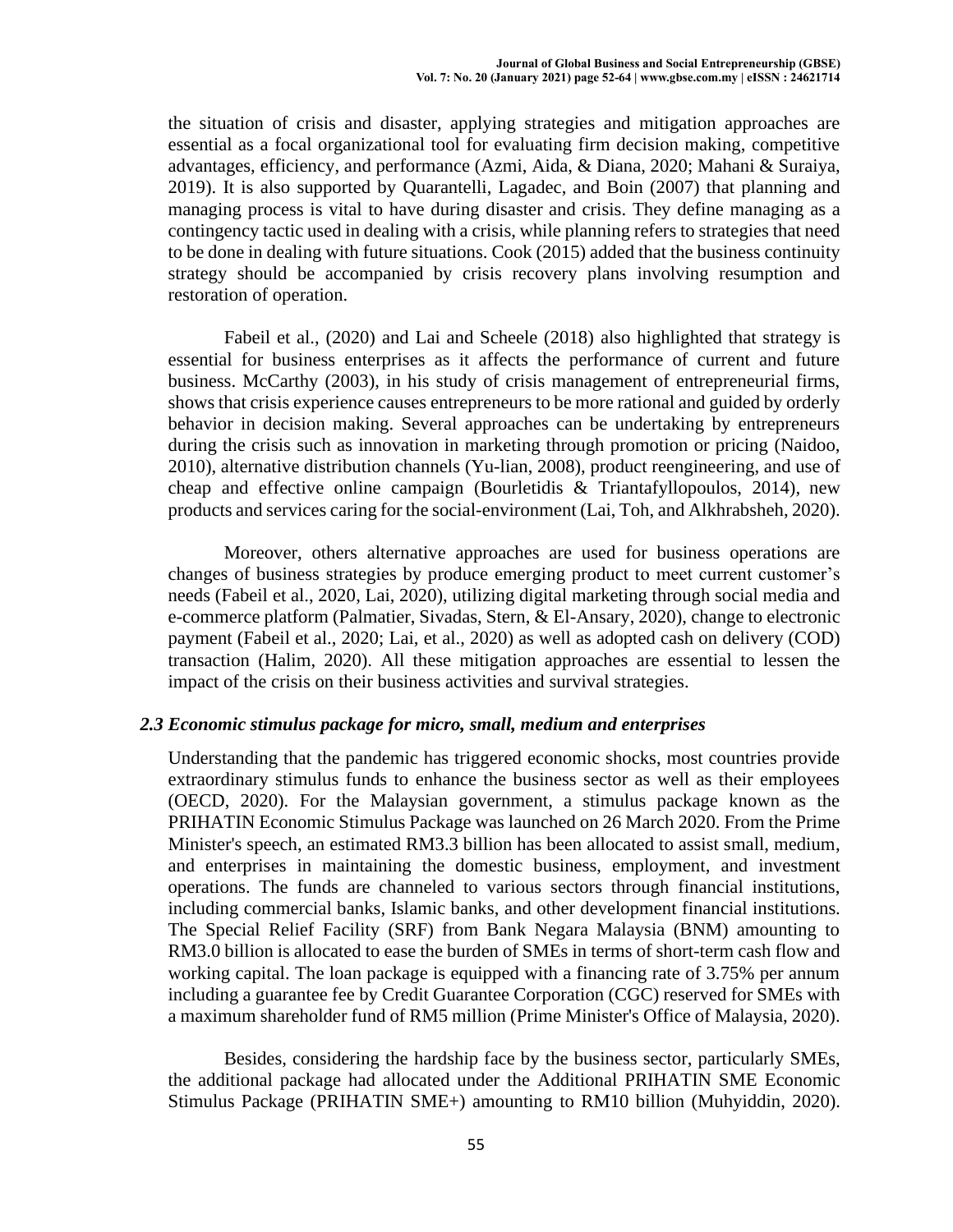The additional package is used to support SMEs' cash flow problems. Throughout the new scheme, a special allocation of wage subsidies from RM600 to RM1200 per month is introduced for retaining the SMEs workforce for the next six months. The new financing facility of RM2.1 billion was also announced in terms of micro-enterprises loan with the maximum amount of RM3000 per eligible company.

Meanwhile, BNM had also announced for automatic deferment of all loans and financing repayments for 6 months to individuals and SMEs to relieved their burden that was affected by the pandemic crisis. Similarly, government agencies such as MARA, TEKUN Nasional had given six months of an automatic moratorium to their client effective 1<sup>st</sup> March 2020 (Ministry of Entrepreneur Development and Cooperatives, 2020). For TEKUN Nasional, several schemes are being offered to micro-enterprises that are affected by this crisis. These include TEKUN Business Recovery Scheme (TBRS), TEKUN Mobilepreneur 2.0 financing scheme, and Micro Sector Business Recovery Financing Scheme (CBRM) (TEKUN, 2020).

Likewise, micro-business who obtain financial aids from Amanah Ikhtiar Malaysia (AIM), introduced the Economic Stimulus Package that assisted in reducing the negative impact of the client's economic activities over the outbreak (AIM, 2020b). Their efforts were in line with the government's call to support the fight against Covid-19. According to the statement by Managing Director of AIM, Shamir Aziz, the allocation of RM682.36 billion under the package to assist clients which affected their livelihood and ability to repay their loans (AIM, 2020b). Under the package, firstly the moratorium that offered has extended from two weeks of financing repayment deferment started from March 18, 2020, until June 30, 2020, which made after given current development of the outbreak. Secondly, clients are allowed to make a one-off withdrawal of RM300 from their Compulsory Savings which involves an allocation of RM112.5 million. Thirdly, this package offers a three-month deferment of the *I-Lestari* and *I-Usahawan Koop Sahabat* financing repayment with no additional charge for 400 borrowers involving a sum of RM300,000. Fourth, a deferment of the *Sahabat* Ar-Rahnu Auction involving 1,500 borrowers/ pawnbrokers totaling RM120,000 until the end of the MCO. Fifth, for 17,444 *sahabat asnaf* (deserving recipients), they will get cash RM250 from distribution of the Koop Sahabat's business zakat distribution amounting to RM621,104, AIM Welfare Aid Fund of RM2.6 million, and AIM Corporate Benefit Fund of RM1.14 million. In this package, Group Fund financing is provided for 10,000 *Sahabat* AIM at a maximum limit of RM1,000 per loan involving a sum of RM10 million.

Moreover, realizing the outbreak is possible to recover in a short-term period, from time-to-time AIM is to continue planning to assist its clients. Thus, with the growing opportunity from digital transformation, AIM has taken proactive action to give training on digital marketing to their clients. The incentives can be seen, initially, during this crisis period, a total of 200 clients or *sahabat* were selected to participate in the "*Bengkel Keusahawanan Sahabat AIM 2020*" which highlighted on the effective marketing techniques especially using the digital platform. In the new norms practice, it is vital to understand the concept and marketing platforms in order to increase sales and business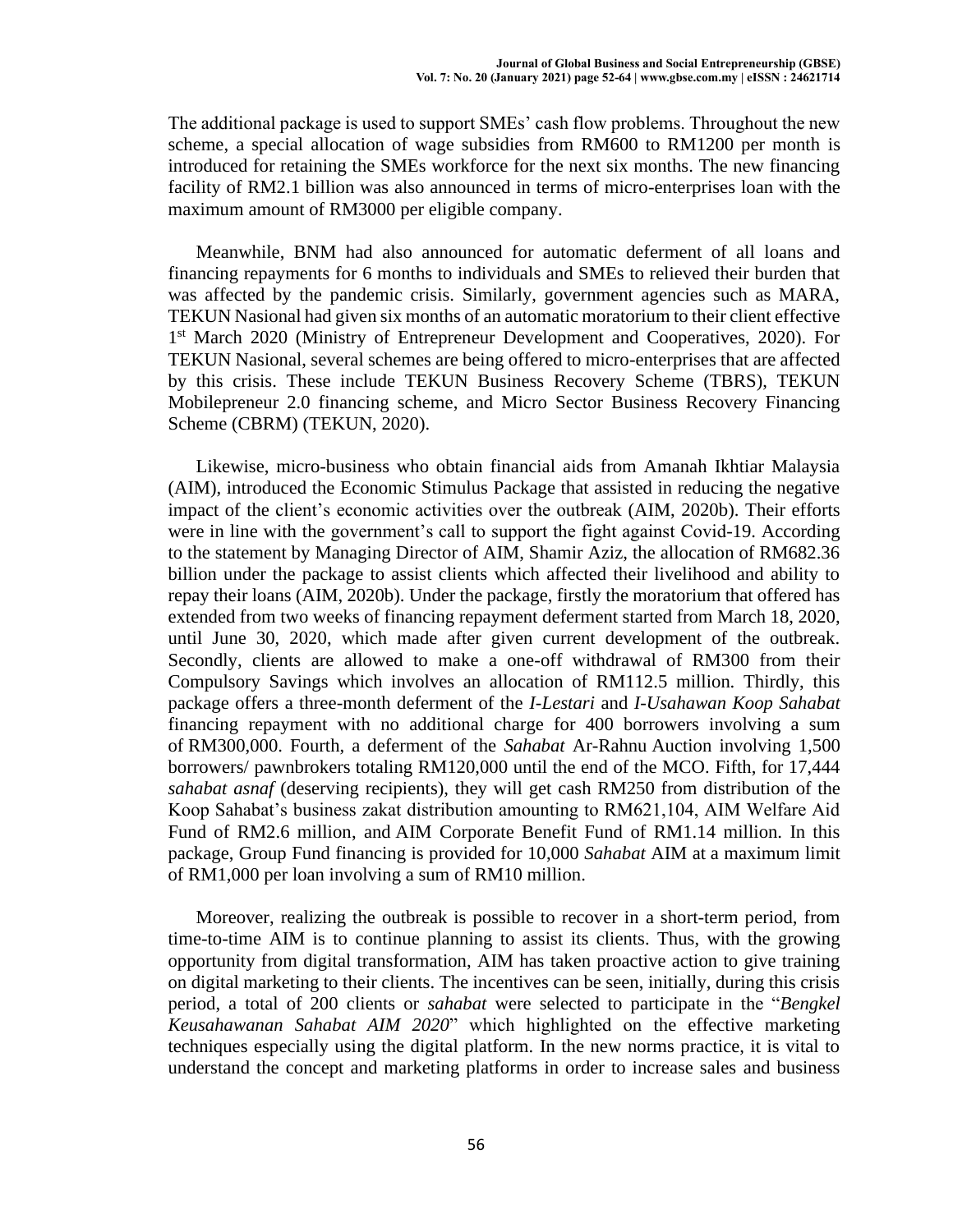growth. This workshop was officiated by the Minister of Defense of Malaysia, YB Datuk Seri Ismail Sabri(AIM, 2020a).

Despite, various efforts and assistance are provided by the government as well as NGOs, each of the entrepreneurs has different experiences in facing this pandemic as well as their ability to mitigate the impact on their business activities. Therefore, this study aims to explore the impact of the Covid-19 outbreak on AIM's micro-entrepreneurs and to identify the mitigating approaches in dealing with this pandemic crisis.

#### **3. Research Approach**

This study employed a qualitative methodology with an in-depth interview. As currently, the pandemic outbreak is still ongoing, the safest communication channel is using telephone interviews(Che Omar et al., 2020) and allows the participant to express their thought and belief based on their life experience (Fabeil et al., 2020). Thus, a semi-structured interview via telephone was selected to gain in-depth insight from the participants. The selected participants in these studies were female as the majority of the micro-entrepreneurs under AIM's program were women. The participant selected to gain their experience, business, and survival strategies during Covid-19. A total of six micro-entrepreneurs was interviewed and selected through a non-probability sampling technique (purposive sampling) via the e-commerce platform of AIM known as *BazarSahabat.* The interview was conducted in July 2020.

The interview protocol begins with the researcher first call the micro-entrepreneurs to inform and get the consent of the interview session. Out of twenty selected participants, three of them were free to be interviewed immediately, and others were set on a specific time to be interviewed due to having some work. Based on the interview, it is believed that the data has reached saturation at six (6) interviews. While the guidelines for sample size in the qualitative research suggested by Morse (2000) are 30-50 interviews, Creswell (1998) is 20 to 30 interviews for grounded methodology, and Guest, Bunce, and Johnson (2006) are 15 interviews for all qualitative study, there is evidence that certain researchers may not strictly adhere to them. Besides, according to Walker (2012), data saturation is achieved when sufficient information is available to replicate the study, the ability to obtain new information has been achieved (Guest et al., 2006) and further coding is no longer feasible (Guest et al., 2006) hence, this study has met the requirement for data saturation.

Each of the interview sessions took 15-20 minutes each and was audio-recorded with the participant's permission. The interview recording was later transcribed and analyzed using a thematic analysis approach. This approach involved the coding, thematization, summarizing, and interpretation of data which follows by previous studies in the qualitative method (Austin & Sutton, 2015; Che Omar et al., 2020). Participant characteristics as follows: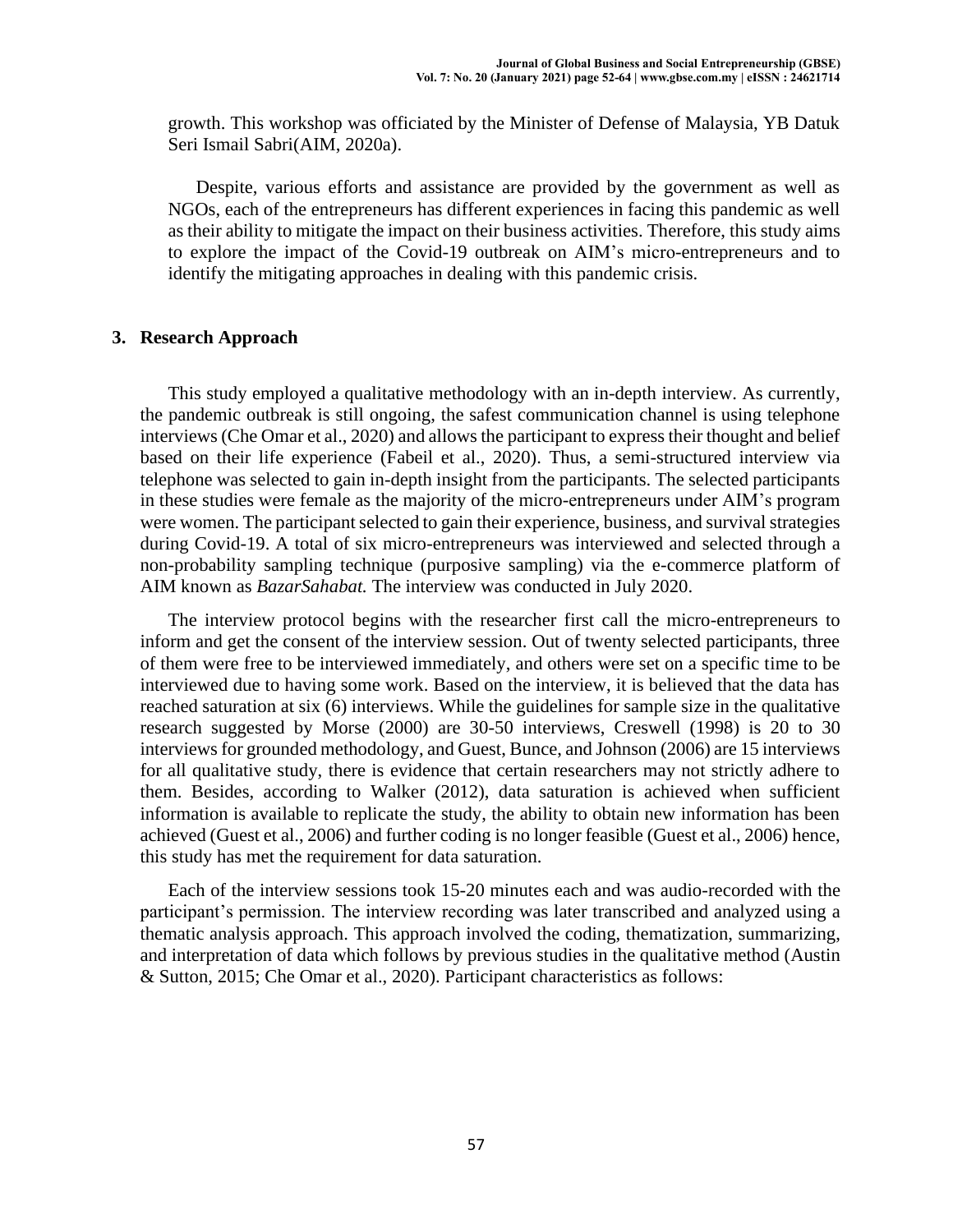| Abbreviation  | Age | Location | Type of business    | Operation  |
|---------------|-----|----------|---------------------|------------|
|               |     |          |                     | Method     |
| Participant 1 | 56  | Johor    | Food and beverages  | Premise    |
| Participant 2 | 45  | Selangor | Food and beverages  | Mobile     |
| Participant 3 | 42  | Pahang   | Beauty and cosmetic | Premise    |
| Participant 4 | 38  | Perak    | Beauty and cosmetic | Online     |
| Participant 5 | 46  | Selangor | Direct Selling      | Premise    |
| Participant 6 | 42  | Selangor | Beauty and cosmetic | Home-based |

|  |  | Table 1.0 Sample characteristic |
|--|--|---------------------------------|
|  |  |                                 |

# **4. Findings and discussion**

Based on the interview, three major themes emerged for the studies as follows:

| <b>Research Objectives</b>                     | <b>Key Findings</b>      |  |  |
|------------------------------------------------|--------------------------|--|--|
| To investigate Covid-19 pandemic crisis impact | - Financial issues       |  |  |
| on micro-entrepreneurs                         | - Operation disruption   |  |  |
| To investigate mitigation approaches used by   | Adapting to the new norm |  |  |
| micro-entrepreneurs in managing the Covid-19   |                          |  |  |
| impact                                         |                          |  |  |

# *Covid-19 Pandemic crisis impact on micro-entrepreneurs*

Two main themes emerged from the data as follows:



The finding of the studies illustrates that majority of the participants are facing operation disruptions, and financial issues during the Covid-19 pandemic. The situations believed associates with the movement control order (MCO) by the governments. The government order on the closure of all non-essentials business premises has standstill the microentrepreneurs in the traveling. Although, some of the micro-entrepreneurs are involved in domestics needs and necessities of people and classified under essential industry yet some of the micro-entrepreneurs still face issues in terms of logistic supply. In addition to that, some of the micro-entrepreneurs interviewed in these studies do not have a physical shop and depending on logistic supply from their suppliers, thus with the existence of MCO their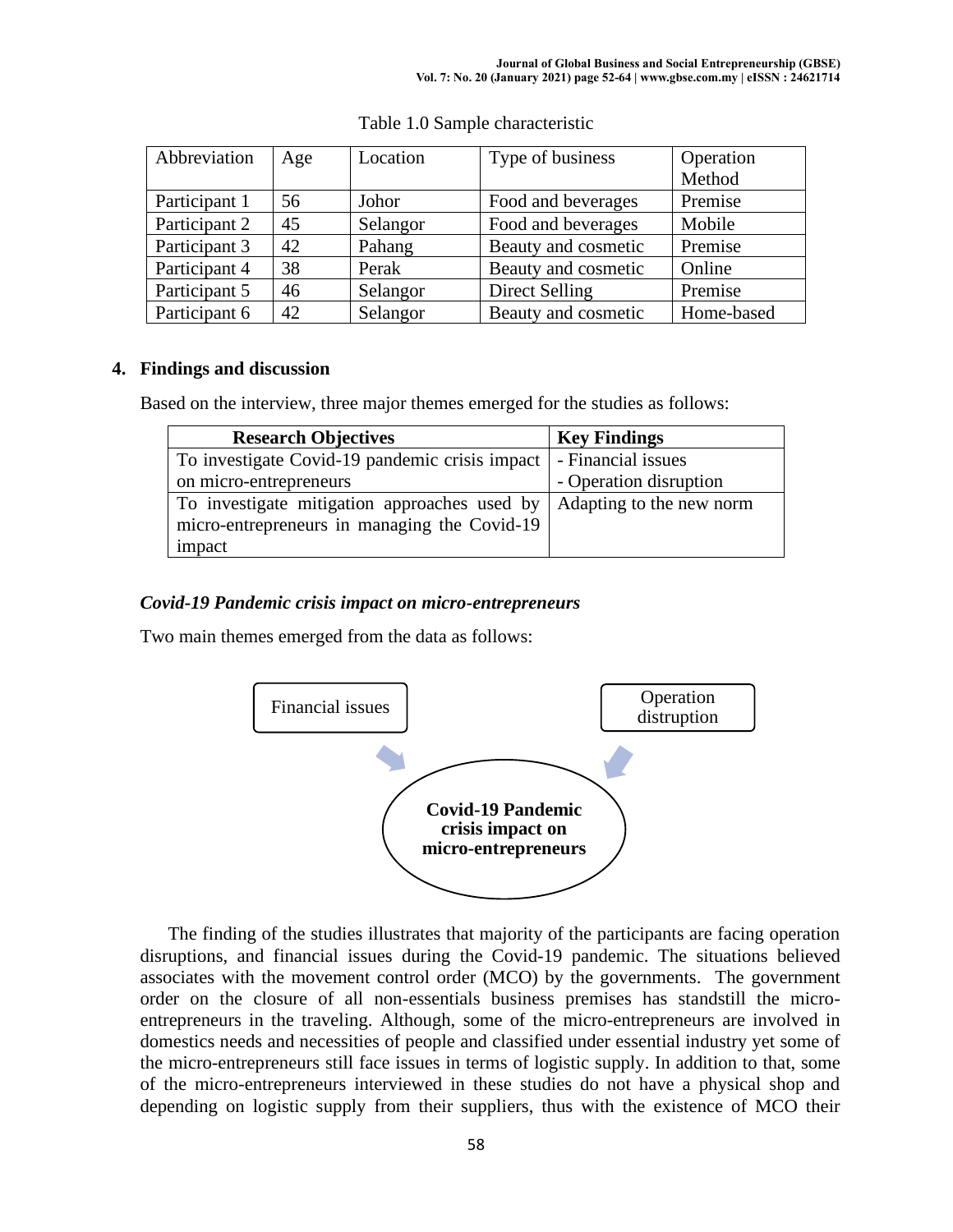operations had to stop and burdened by unexpected operational cost. Extract from the interview as follows:

*Since our production during the first week of MCO closed, our operation thus had to fully stop at that time. Then, even in the second week, the government has lifted MCO order for essential business we still face some operation issues since our traveling period getting longer and logistic supply and delivery facing delayed…-*Participant 1

*It hard for me during MCO since I cannot travel anywhere, plus I have to pay for shop lot rental, etc. Besides, AIM loan repayment usually in a short period of time it hard for me to roll up the capital.-*Participant 4

Based on the interview responses, it can be seen that MCO had led some microentrepreneurs towards financial distress and had to close down their physical shop to support the unexpected increase in production cost due to operational disruptions. The prolonged of the MCO period hard burdens those micro-entrepreneurs and probably turn the company into bankrupt position. The size of the monthly loan's repayment, especially the physical shop and business capital loan believed to contribute to a higher risk of bankruptcy consistent with (Cassia & Minola, 2012; Svatosova, 2017) proposition. Some of the interview extract as below:

*I have to close my shop since I don't have enough cash to pay the rental even to pay AIM for the loan I make. The MCO had banned me from traveling thus it hard for me to get supply, etc.. -*Participant 3

*I cannot operate since MCO, I have to close my kiosk and it is really struggled for me to continues my business with all the rent, loan, etc-* Participant 5

*I have to close my business since I don't have any physical shop. Usually, I will park my food truck in front of the school. So when the school closed for MCO, I have no place to go ..-\_* Participant 2

In addition to that, the pandemic had lead micro-entrepreneurs in these studies to struggle with financial issues even after MCO banned lifted. The situation believed associates with their knowledge and poor financial management. Some of the interview extract as below:

*Since its MCO, I cannot go anywhere to promote my cosmetic product. Although I used an online platform to promote my business still delivery delayed during MCO had affected my business, even after MCO I found it hard for me to restart my business since we solely depending on the business income, so it hard for me to make a profit and marketing at the same time-*Participant 6

*Due to the MCO, I have to close down my shop and begin selling at home, still, it is hard since I had to restart everything and lots of money has been spent on the shop and other expenses-*Participant 3

*Since during MCO I have several logistic issues, I had to make loan and everything to cover several costs, then after the government lifted MCO banned, I still struggled to start my business as usual since I had to pay the loan and etc. -*Participant 4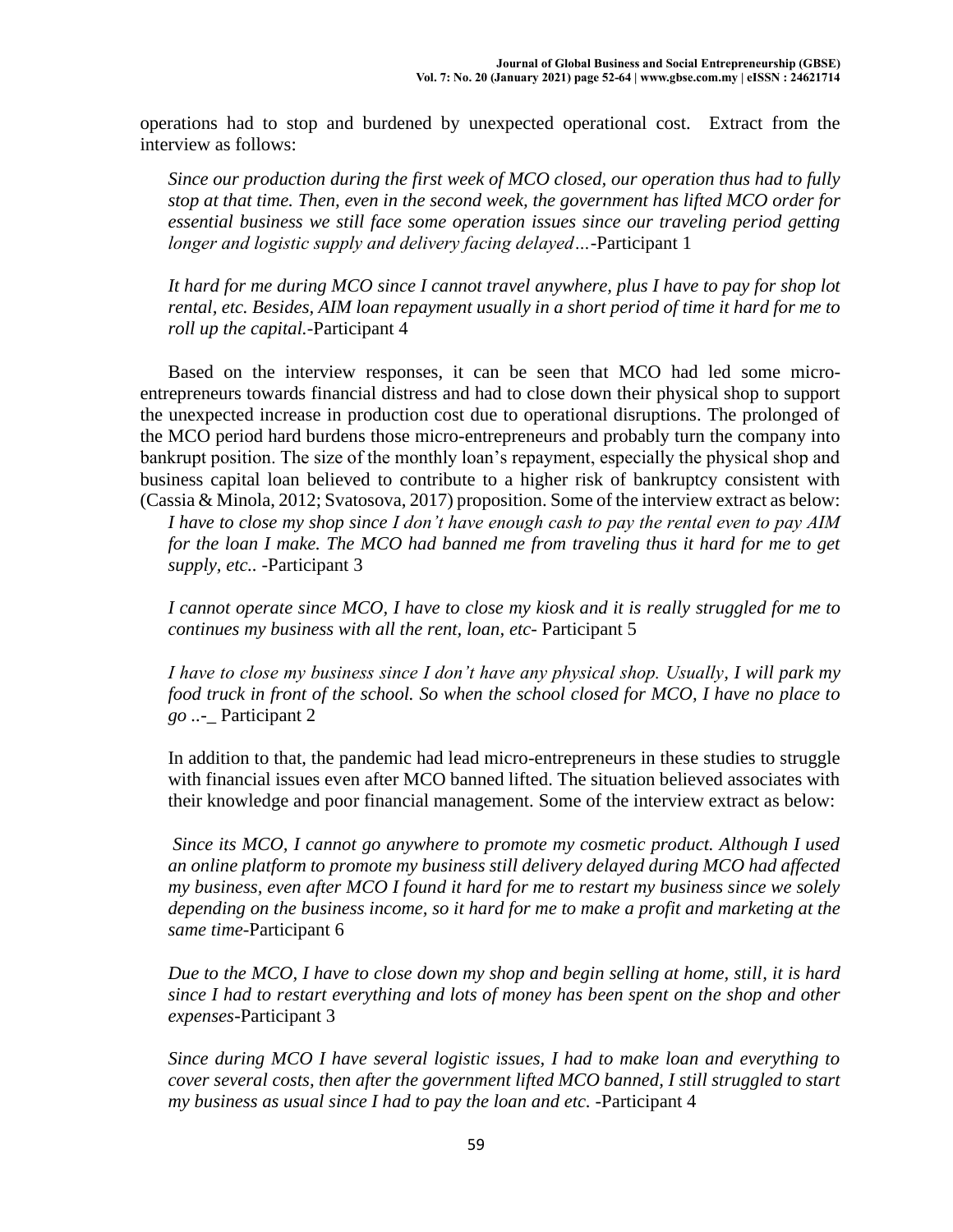The outcomes of the studies, however, did not surprising since, the same outcomes also reported by Che Omar et al., (2020) in their study on Covid-19 pandemic impact on SMEs. In contrast to SMEs, the outcomes reported by micro-entrepreneurs thus as expected since they are less exposed to the business and financial management and usually operated without long term strategies. Nevertheless, the impacts of Covid-19 towards these micro-entrepreneurs are not to be neglected since; this group of people depends solely on the government's efforts to improve their quality of life.

## *The mitigating approach used by the micro-entrepreneur in managing Covid-19 Pandemics*

Meanwhile, in mitigating the impact of Covid-19 pandemics, the strategies used by microentrepreneur can be themed as adapting to the new norm. The majority of the participants decided to adapt to the new norms and take advantage of the situation. Despite affected financially during MCO, the majority of the micro-entrepreneurs still consistently operating their business. The economic stimulus package provided by the governments is among the contributing elements that help this small business operating during and after MCO. Although some of the participants reported requesting an additional loan from AIM, etc. still, the majority of the participants, decided to adapt to the new environment by using an alternative strategy such as changing business operation locations from physical shop to home-based and online platform. Extract from the interview as follows:

*Since during MCO I had to close my shop, I decided to operate my business at home until now*-Participant 3

*My business at first is not on an online platform, but due to MCO I started to get involved with online marketing and until now I continue using both online and physical business*-Participant 5

*During MCO I cannot go anywhere, so I started to get involved with an online business.* - Participant 4 better `

In addition to that, they also diversified their business by diversifying their product and marketing strategies. Some of the example as follows:

*If before I traveled to promote my business, now I promote it online, it reaches more audiences and saves cost. -Participant 4*

*I diversify my product, I not only focus on beauty, I also begin to sold food delivery online-Participant 1*

*Now, I sold everything online, I make food delivery, I sold household equipment, clothing, makeup, etc.. all online-Participant 2*

The outcomes thus indicate that, despite having little exposure on business strategy, this micro-entrepreneur, however, had a strong desired to maintain and save their business in these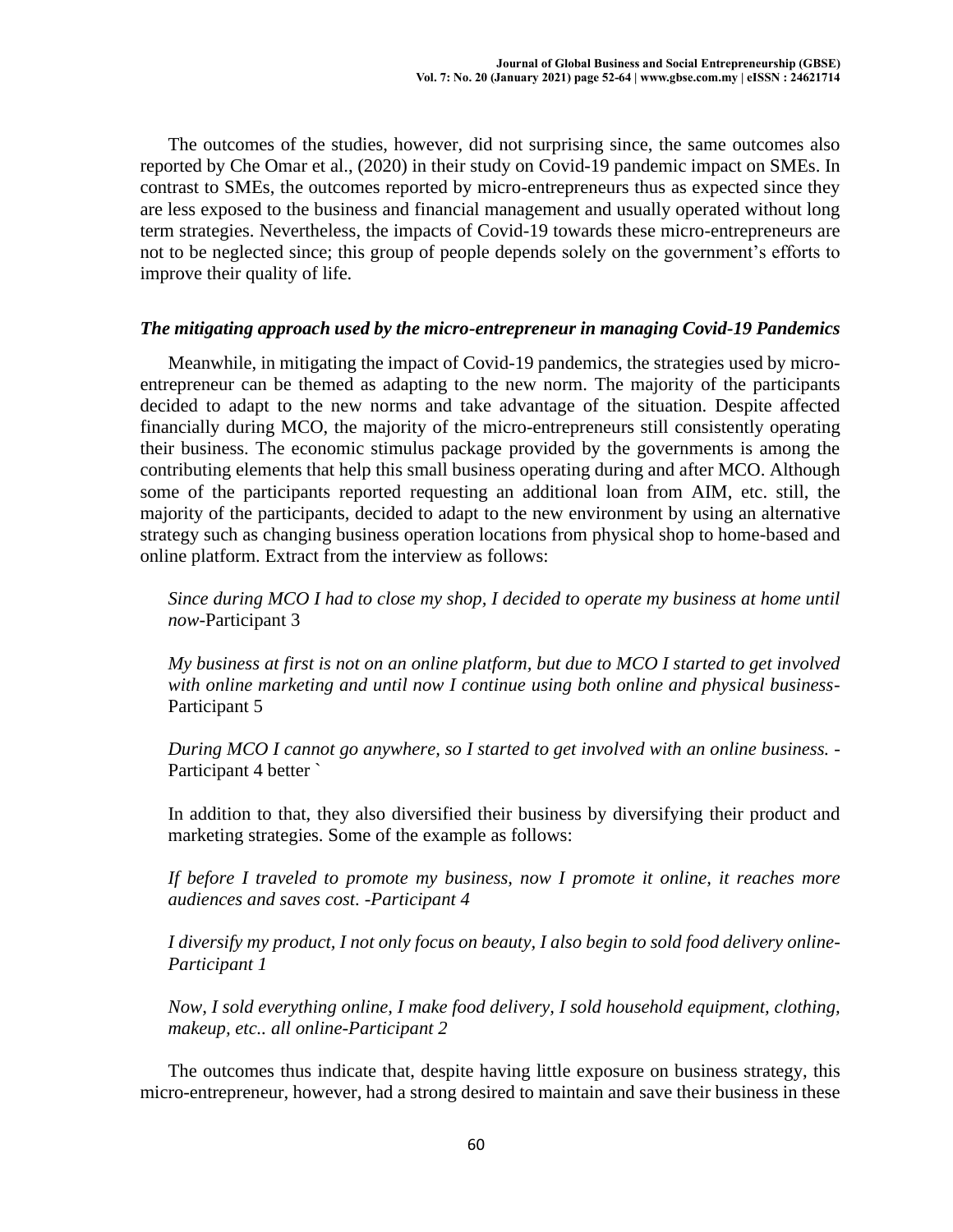criss. Even though their size is much smaller as compared to other types of business, still business operators such as micro-entrepreneurs indeed embrace innovative marketing platforms and strategies to increase their business capabilities. Abilities for these microentrepreneurs to switch to alternative business strategies while others unable to do so indicate their valuable competency's strategies (Wanier et al. 2013; Lai and Scheele 2018).

## **5. Conclusion**

This study summarizes the findings from semi-structured phone interviews with six microentrepreneurs under the AIM program, which was conducted in July 2020. The study seeks to investigate the Covid-19 pandemic crisis impact on micro-entrepreneurs and understand the mitigating approach in dealing with the crisis. As the crisis is categorized as a 'sudden threat', the business challenges faced by micro-entrepreneurs can be categorized into two main themes, namely operation disruptions and financial difficulty. Meanwhile, the approaches used by micro-entrepreneurs in reducing the effects of the crisis can be viewed as adjusting to the new norm. The majority of the participants agreed to adapt to the new norms even though the economic stimulus package provided by the governments and AIM's package assist them during and after MCO. These include using an alternative strategy such as changing business operation locations from the physical shop to home-based and online platforms. However, the results suggest that there is no structured and formal management employed by microentrepreneurs as they are more ad hoc to reduce the impact. Thus, it is crucial for agencies in providing assistance and support facilities, especially knowledge and skills in mitigating the impact of the crisis.

As with other prior studies, this study also had a limitation. Among the limitations is in terms of generalizations of the findings and study focus. However, despite the limitations, the researchers believe, the outcomes of the study able to be a stepping stone for future research in this study area. Thus, future research may further explore using survey analysis to a larger group of respondents in order to understand the impact and survival mechanism adopted by them in response to the crisis.

# **References**

- AIM. (2020a). Bengkel Keusahawanan Sahabat AIM 2020. Retrieved from https://www.facebook.com/AmanahIkhtiarMalaysia/videos/345318113531945/?\_\_tn\_\_=%2 Cd%2CP-R&eid=ARBJvJYCvKPodUCsvpu2Jq\_mKqHS0OHoce3XaNCieNK48oIoKmeAOCTDL WDraIFdf\_2IUUPw9En3-YL
- AIM. (2020b). *Pakej Rangsangan Ekonomi Amanah Ikhitar Malaysia (AIM) bagi membantu peminjam-peminjam Amanah Ikhtiar Malaysia (Sahabat AIM)*. Retrieved from https://www.facebook.com/AmanahIkhtiarMalaysia/photos/pcb.3200868319947214/32008 67069947339/?type=3&theater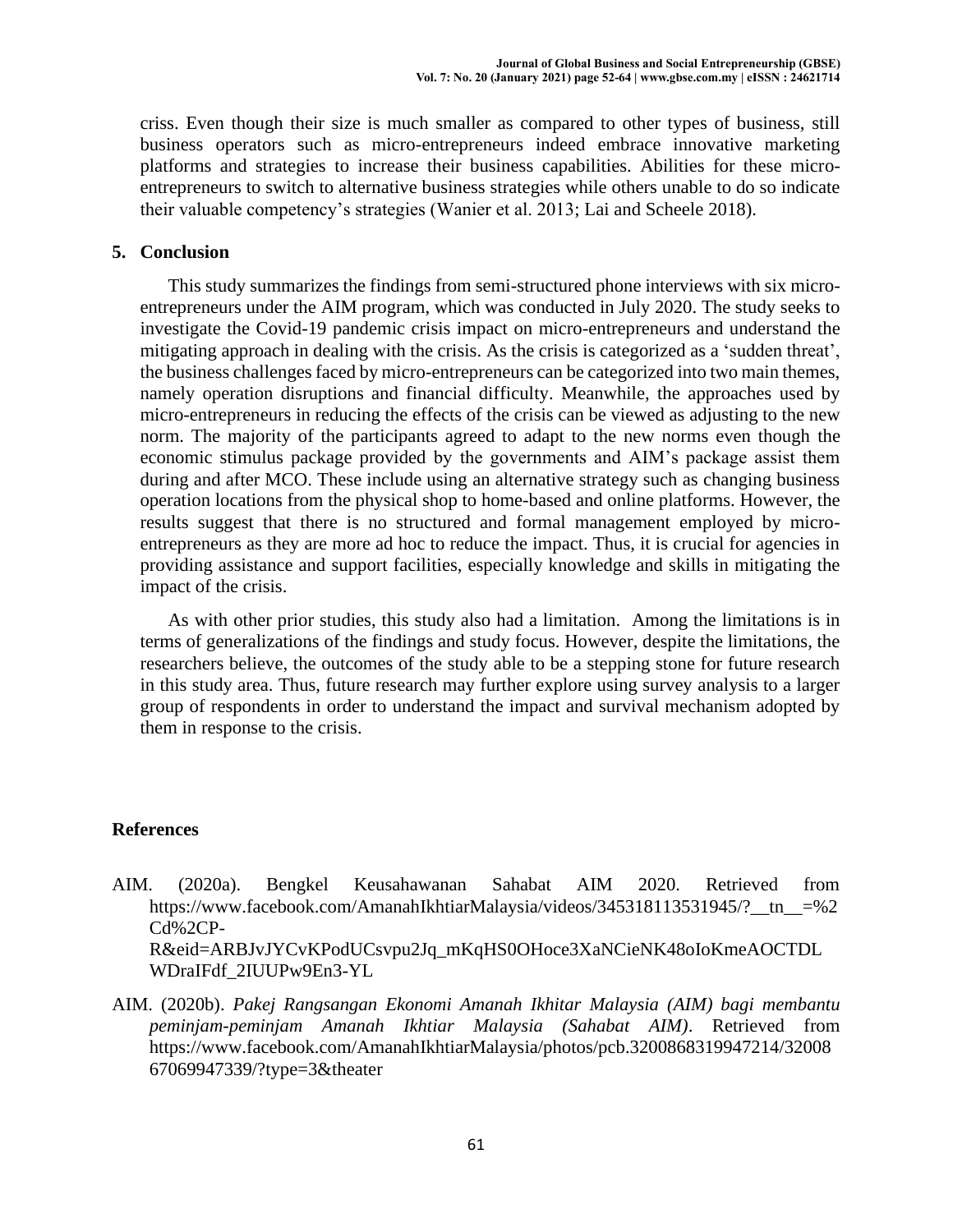- Anthony NTR & Rosliza A. M & Lai P. C, 2019. The Literature Review of the Governance Frameworks in Health System, Journal of Public Administration and Governance, Macrothink Institute, 9(3), 252-260
- Austin, Z., & Sutton, J. (2015). Qualitative research: Data collection, analysis and management. *The Canadian Journal of HospitalPharmacy*, *68*(3), 226–231.
- Azmi, W., Aida, I., & Diana, A. . (2020). The role of strategic management in growth of small and medium enterprises (SMEs) in Malaysia. *E-Bangi Journal of Social Sciences and Humanities*, *17*(1), 108–124.
- Bartik, A. W., Bertrand, M., Cullen, Zoe, B., Glaeser, E. L., Luca, M., & Stanton, C. T. (2020). How Are Small Businesses Adjusting To Covid-19? Early evidence fro a survey, *53*(9), 1689–1699. https://doi.org/10.1017/CBO9781107415324.004
- Bartz, W., & Winkler, A. (2016). Flexible or fragile? the growth performance of small and young businesses during the global financial crisis — evidence from Germany. *Journal of Business Venturing*, *31*(2), 196–215.
- Booth, S. A. (1993). *Crisis Management Strategy: Competition and change in modern enterprises*. London and New York: Routledge.
- Bourletidis, K., & Triantafyllopoulos, Y. (2014). SMEs Survival in Time of Crisis: Strategies, Tactics and Commercial Success Stories. *Procedia - Social and Behavioral Sciences*, *148*, 639–644. https://doi.org/10.1016/j.sbspro.2014.07.092
- Cassia, L., & Minola, T. (2012). Hyper-growth of SMEs: Toward a reconciliation of entrepreneurial orientation and strategic resources. *International Journal of Entrepreneurial Behaviour and Research*, *18*(2), 179–197. https://doi.org/10.1108/13552551211204210
- Che Omar, A. R., Ishak, S., & Jusoh, M. A. (2020). The impact of Covid-19 Movement Control Order on SMEs' businesses and survival strategies. *Malaysian Journal of Society and Space*, *16*(2), 139–150. https://doi.org/10.17576/geo-2020-1602-11
- Chinazzi, M., Davis, J. T., Ajelli, M., Gioannini, C., Litvinova, M., Merler, S., … Vespignani, A. (2020). The effect of travel restrictions on the spread of the 2019 novel coronavirus (COVID-19) outbreak. *Science*, *368*(6489), 395–400. https://doi.org/10.1126/science.aba9757
- Cook, J. (2015). A six-stage business continuity and disaster recovery planning cycle. *SAM Advanced Management Journal*, *80*(3), 22–33.
- Council, N. S. (2020). National Security Council, 2020.
- Creswell, J. . (1998). *Qualitative inquiry and research design choosing among five approach*. (T. Oaks, Ed.). Sage publication.
- Fabeil, N. F., Pazim, K. H., & Langgat, J. (2020). The Impact of Covid-19 Pandemic Crisis on Micro-Enterprises: Entrepreneurs' Perspective on Business Continuity and Recovery Strategy. *Journal of Economics and Business*, *3*(2). https://doi.org/10.31014/aior.1992.03.02.241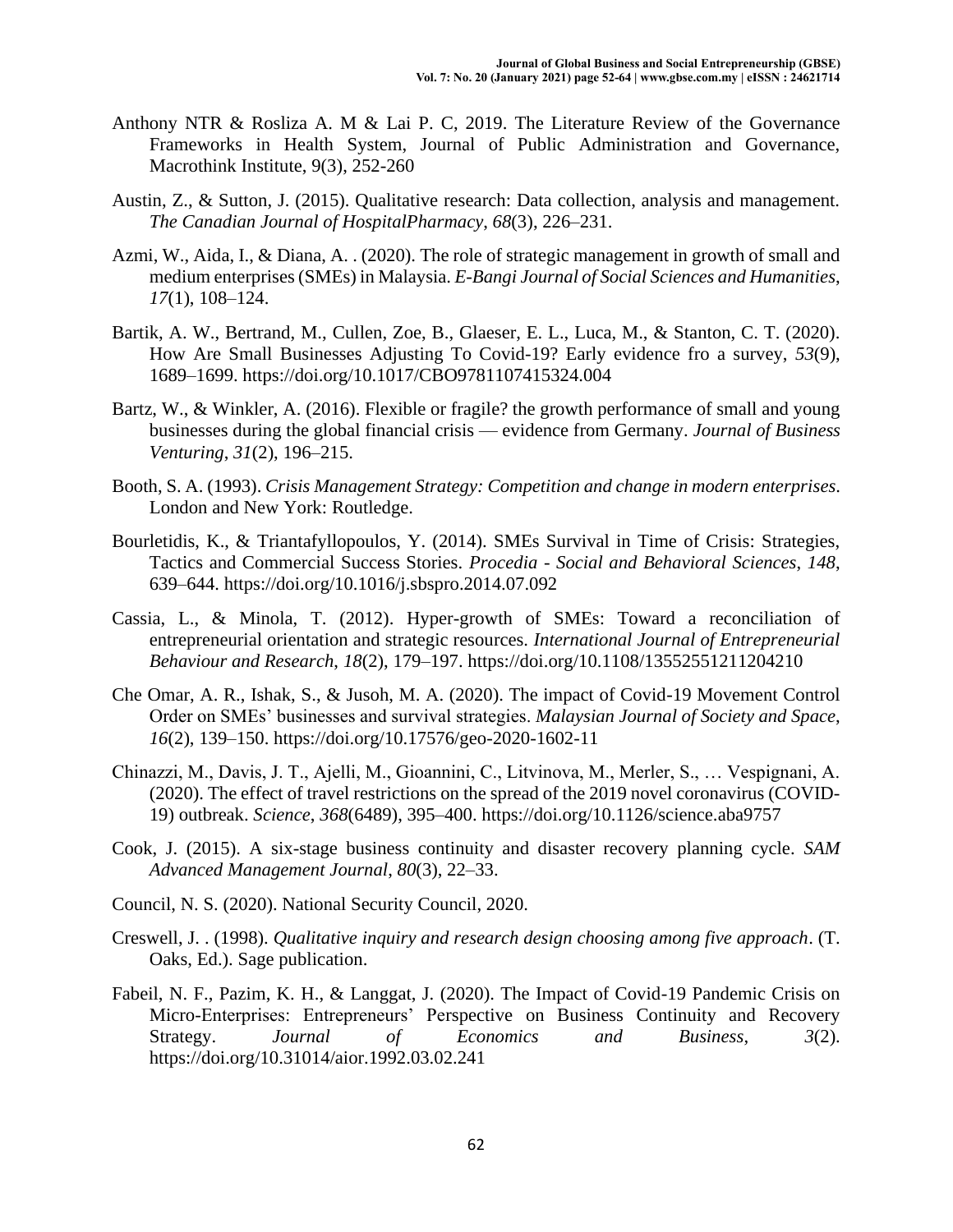- Fairlie, R. W. (2020). The Impact of Covid-19 on Small Business Owners: Evidence of Early-Stage Losses From the April 2020 Current Population Survey. *NBER Working Paper Series*, (June). Retrieved from http://www.nber.org/papers/w27309
- Guest, G., Bunce, A., & Johnson, L. (2006). How many interviews is enough? An Experiment with data Saturation and variability. *Field Method*, *18*(1), 59–82.
- Lai, P. C., & Scheela, W. (2018). Convergence of technology in the E-commerce world and venture capital landscape: South East Asia, global entrepreneurship and new venture creation in the sharing economy. IGIGlobal, 149–168. https://www.igiglobal.com/chapter/convergence-of-technology-in-the-e-commerce-worldand-venturecapital-landscape-in-south-east-asia/186365
- Lai, P. C. (2020) Intention to Use a Drug Reminder App: A Case Study of Diabetics and High Blood Pressure Patients, SAGE Research Methods Cases: Medicine and Health, 1-19
- Lai, P. C., Toh, E. B. H. & Alkhrabsheh, A. A. (2020), Empirical Study of Single Platform E-Payment in South East Asia, Strategies and Tools for Managing Connected Consumers, 252- 278
- Liu, Y., Gayle, A. A., Wilder-Smith, A., & Rocklöv, J. (2020). The reproductive number of COVID-19 is higher compared to SARS coronavirus. *Journal of Travel Medicine*, *27*(2), 1– 6. https://doi.org/10.1093/jtm/taaa021
- Mahani, A., & Suraiya, I. (2019). Faktor PSiKKIT: Pendorong inovasi pembungkusan dalam kalangan industri kecil dan sederhana berasaskan perusahaan makanan. *Geografia-Malaysian Journal of Society and Space*, *15*(3), 90–103.
- Malaysia, P. M. O. of. (2020). *Prihatin Rakyat Economic Stimulus Package (PRIHATIN) Speech Text - Speech by YAB Tan Sri Dato' Haji Muhyiddin Bin Haji Mohd Yassin Perdana Menteri Malaysia*. Retrieved from https://www.pmo.gov.my/2020
- McCarthy, C. (2003). Learning on the Job: Moving From Faculty to Administration, *2003*(123), 39–49. https://doi.org/10.1002/cc.120
- Morse, J. M. (2000). Determining Sample Size. *Qualitative Health Research*, *10*(1), 3–5.
- Muhyiddin, M. . (2020). Additional PRIHATIN SME Economic Stmulus Package (PRIHATIN SME+), Speech Text – Prime Minister Department. Retrieved from https://pmo.gov.my/2020/04
- Naidoo, V. (2010). Firm survival through a crisis: The influence of market orientation, marketing innovation and business strategy. *Industrial Marketing Management*, *39*(8), 1311–1320. https://doi.org/10.1016/j.indmarman.2010.02.005
- OECD. (2020). New OECD outlook on the global economy. Retrieved from https://www.oecd.org/coronavirus
- Palmatier, R. W., Sivadas, E., Stern, L. W., & El-Ansary, A. I. (2020). *Marketing Channel Strategy: An Omni-Channel Approach*.